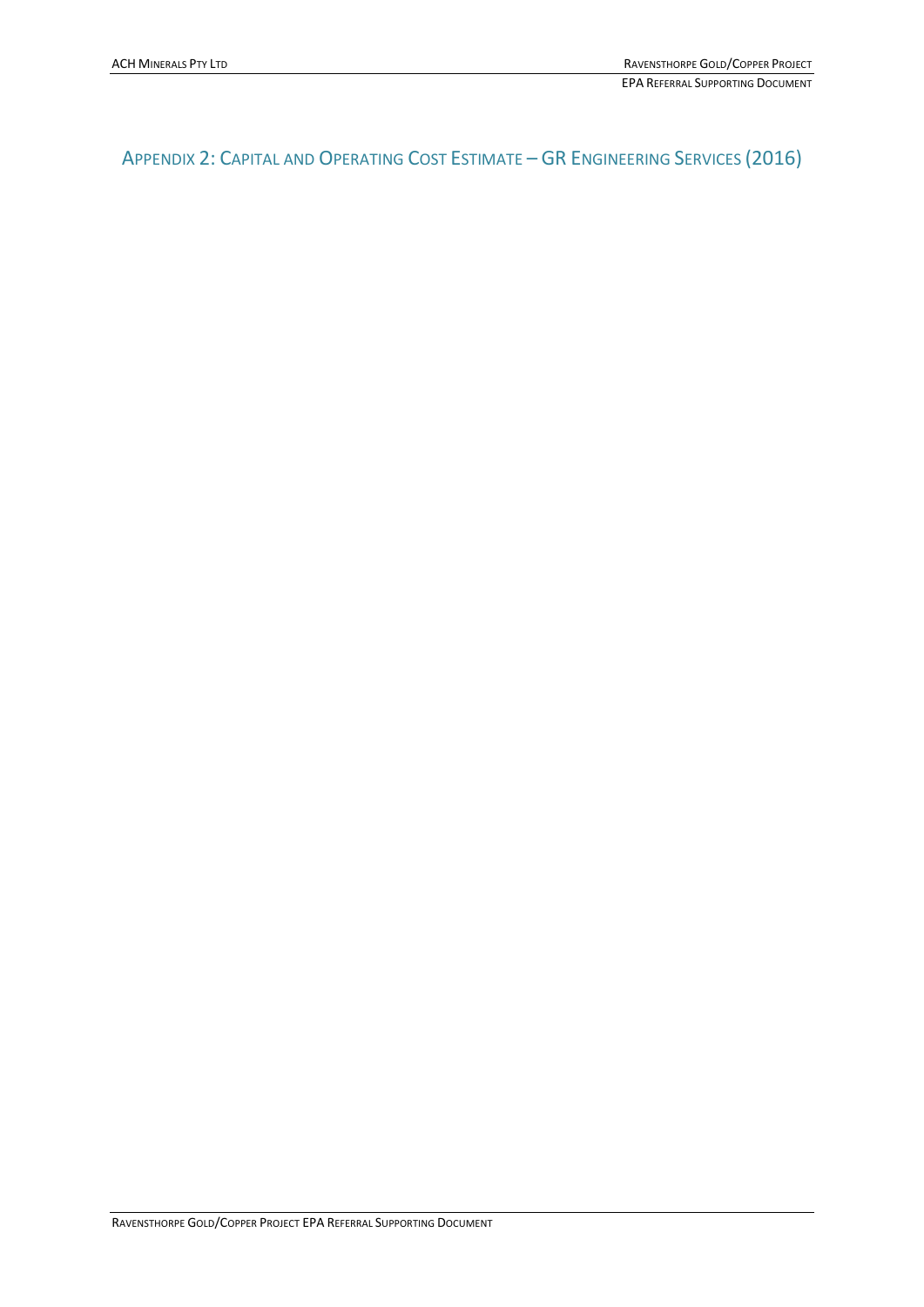

9 December 2016 *Reference: 12346 1455455:P:bg*

ACH Minerals 15/11 Ventnor Avenue WEST PERTH WA 6005

*Attention: Paul Bennett*

Dear Sir

# **ACH MINERALS RAVENSTHORPE COPPER GOLD PROJECT CAPITAL AND OPERATING COST ESTIMATE**

#### **1. INTRODUCTION**

ACH Minerals (ACHM) requested that GR Engineering Services Limited (GRES) provide a capital cost and operating cost estimate for a 500,000 t/year conventional CIL plant and a 250,000 t/year sulphide flotation plant.

GRES conducted a definitive feasibility study on the Kundip and Trilogy resources in 2011. These resources comprised 12 metallurgical domains with widely varying metallurgical characteristics. This resulted in a very complex process plant design. The final design had a capital cost of approximately \$200M.

The scope of this current estimate was restricted to the Kundip resource and considered just two metallurgical domains – the low copper oxide and the high copper sulphide. This greatly simplifies the process design. In addition, as the processing will be sequenced it allows for a common crushing and grinding circuit followed by separate process plants to treat each ore type.

## **2. PROCESS DESCRIPTION**

The processing plant will be designed with two distinct operating modes. The mode used will depend on the ore being treated. Oxide ore with a low copper content will be treated at a nominal throughput of 500,000 t/year through a hybrid carbon-in-leach (CIL) plant to recover gold as bullion. Sulphide ores will be treated at a nominal throughput of 250,000 t/year through a conventional froth flotation plant to produce a copper-gold concentrate. A block diagram showing the overall flow sheet is shown in Figure 1.

This process design is compatible with the Kundip metallurgical domains but not compatible with the Trilogy metallurgical domains because of the elevated silver to gold ratio in these ores. The present process design can treat the low copper Kundip ore types however the economics will depend on the cyanide consumption and the mill throughput (the design throughput is based on oxide ore for the 500,000 t/year). The recoveries should be in alignment with the 2011 Feasibility study. For the high copper Kundip ore types the recoveries will reflect only the flotation recoveries for copper, gold and silver as there is no CIL circuit treating the flotation tailings and no SART circuit recovering copper and silver. To operate both the flotation and CIL circuits simultaneously will require separate process water circuits to separate cyanide containing water from non-cyanide containing water. This will add considerable capital cost to the project. In addition as the present process design is

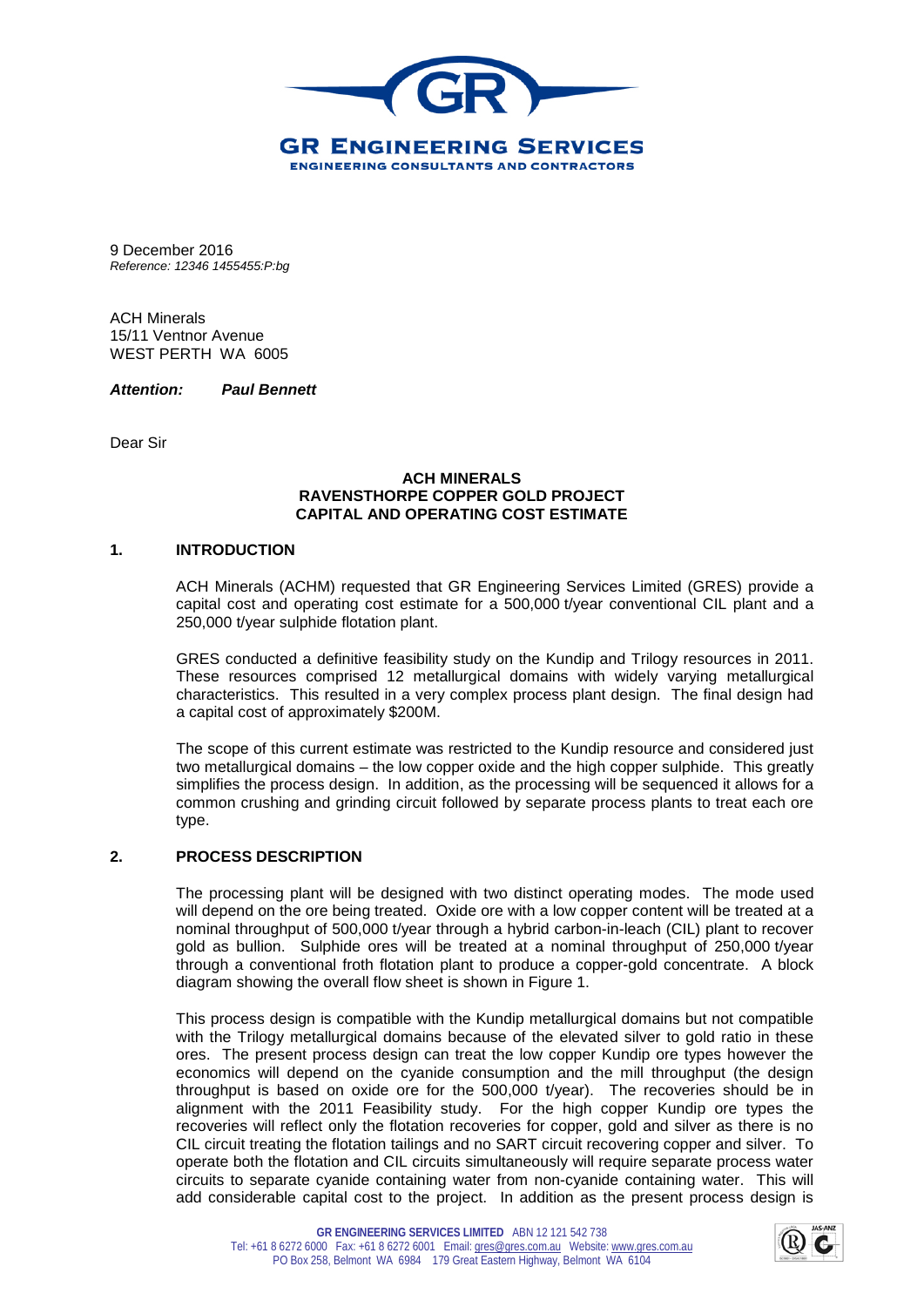

based on sulphide flotation it makes no allowance for the extra conditioning tanks required for the controlled potential sulphidisation (CPS) necessary for the oxide and transitional high copper ore types and as such the flotation recoveries can be expected to be lower than those in the 2011 feasibility study. The design does make allowance for the sodium hydrosulphide necessary for CPS flotation and it has been included to the process description but to make effective use of this will require approximately six additional conditioning tanks.

# **2.1 Crushing and Grinding Circuit**

Ore will be delivered to a ROM pad and fed into a 50 t ROM bin by a front end loader. The ore will then be crushed to 100% passing 12 mm by a conventional three stage crushing circuit. The circuit will compromise the following:

- 1,000 mm x 760 mm jaw crusher as the primary crusher;
- 940 mm diameter standard head cone crusher as the secondary crusher;
- 940 mm short head cone crusher as the tertiary crusher.

The cone crushers will be closed circuit with a 2.4 m x 6.1 m double deck vibrating screen.

Dust suppression sprays and enclosed transfer chutes will be used through the crushing circuit to minimise dust emissions.

Product from the crushing circuit will be conveyed to the 1,500 t fine ore bin. The fine ore bin will be fitted with an open door rill to provide a means to empty the bin for maintenance purposes. This will also provide a means to feed the grinding circuit during an extended shut down of the crushing circuit.

Ore will be reclaimed from the fine ore bin by a belt feeder and delivered to the single stage 3.4 m diameter (inside shell) x 5.2 long (effective grinding length) overflow ball mill that will be fitted with a 900 kW motor. The ball mill will be in closed circuit with 250 mm diameter cyclones. The ball mill will grind the ore to 80% passing 75 µm. A portion of the cyclone underflow will be directed to a gravity circuit to recover gravity recoverable gold. The gravity circuit concentrate will be treated by intensive cyanidation and electrowinning to produce gold bullion after smelting. Cyclone overflow will be screened by trash screen and the undersize will be directed to either the CIL plant or the flotation plant depending on the ore type.

## **2.2 CIL Circuit**

For low copper oxide ores the cyclone overflow will be approximately 40% solids and will be directed to a leaching circuit comprising three 300  $m<sup>3</sup>$  agitated leach tanks in series. The ore will be dosed with sodium cyanide and lime to leach the cyanide soluble gold. To assist the leaching kinetics oxygen will be injected into each leach tank. After leaching the pulp will pass through six 300  $m^3$  CIL tanks. Each CIL tank will have approximately 10 g/L of carbon. The carbon will be advanced counter-current to the pulp by air lifts. Loaded carbon from the first tank will be recovered over a loaded carbon screen and directed to the elution circuit. The pulp from the last CIL tank will be directed to cyanide detoxification.

The elution circuit will be a split AARL circuit with a 2 t acid wash and elution column. Gold in the pregnant solution from the elution circuit will be recovered by electrowinning and will then be smelted to produce gold bullion. The barren carbon for the elution circuit will be thermally regenerated by a kiln prior returning it to the last tank in the CIL circuit.

Tailings from the CIL circuit will be undergo cyanide detoxification using the air – sulphur dioxide process to target a weak acid dissociable (WAD) cyanide level of less than 50 ppm in the tailings discharge. This will consist of two 150  $m^3$  agitated tanks in which the slurry will be dosed with sodium metabisulphite and lime to break down the WAD cyanide. After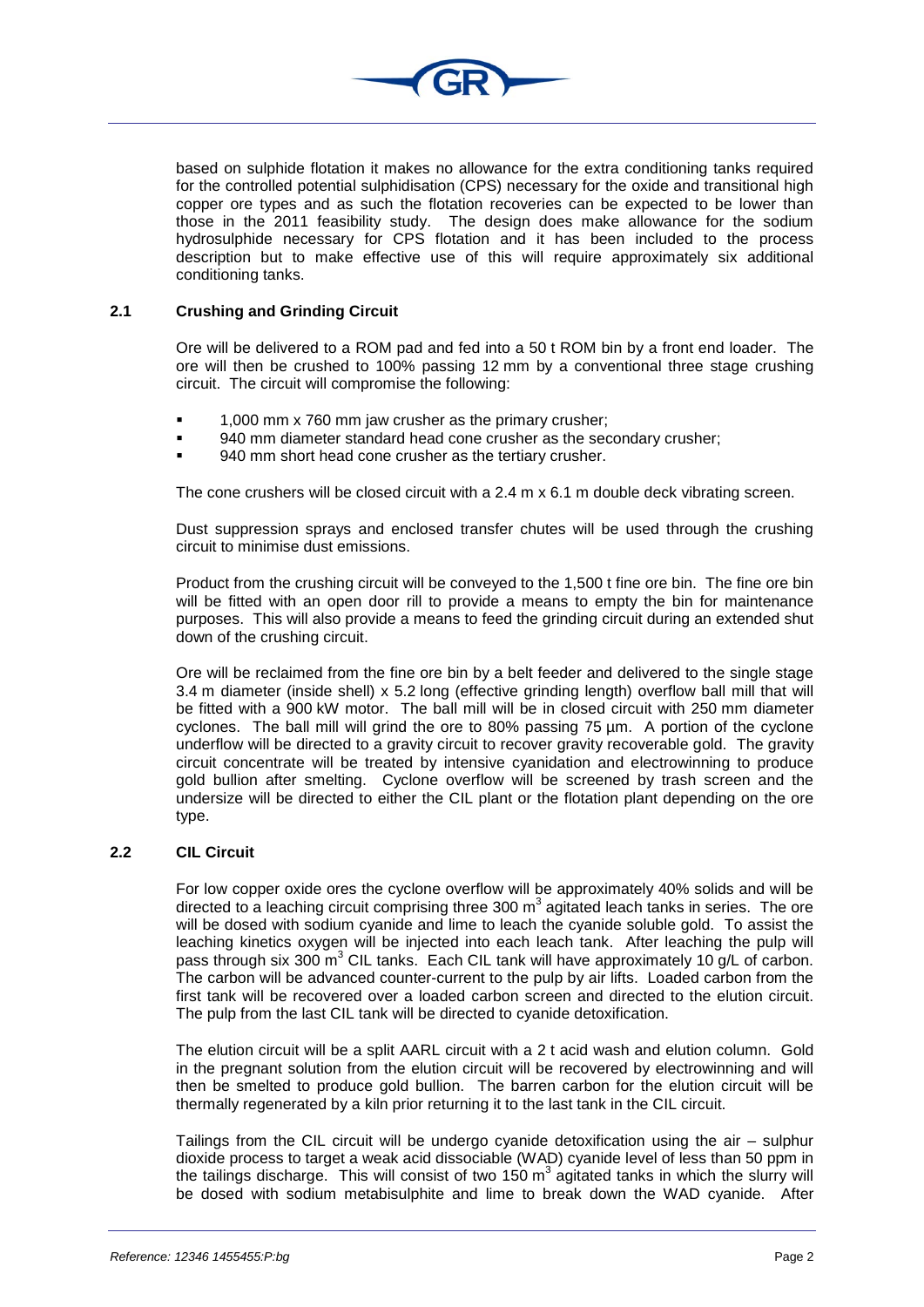

cyanide detoxification the slurry will be directed to a 13 m diameter high rate tailings thickener. Tailings will be thickened to approximately 60% solids prior to pumping to the tailings storage facility (TSF). Water recovered from the tailings thickener will be recycled to the process water pond. Water in the supernatant pond at the TSF will be returned to the process water pond by a pump.

# **2.3 Flotation Circuit**

For copper sulphide ores the cyclone overflow will be approximately 30% solids and will be directed to a rougher flotation circuit consisting of five 20  $m<sup>3</sup>$  tank cells. Flotation reagents will be added to recover the copper minerals to the concentrate. The concentrate from the roughing circuit will be directed to the cleaning circuit. The cleaning circuit will consist of five 1.9  $\mathrm{m}^3$  conventional cells. Both the tailings from the rougher and the cleaner flotation cells will be directed to the tailings thickener for thickening to approximately 60% solids prior to being pumped to the TSF. The concentrate from the copper cleaners will be re-ground in a 132 kW stirred bead mill to further liberate the copper minerals. The regrind mill product will be directed to the copper re-cleaners for a final stage of cleaning. The recleaning circuit will consist of five 1.9  $m^3$  conventional cells. Concentrate from the recleaners will be directed to the 5 m diameter high rate concentrate thickener. The tailings from the recleaning circuit will be recycled to the copper cleaning circuit.

Copper concentrate will be thickened to approximately 65% solids in the concentrate thickener. The overflow from the concentrate thickener will be recycled to the process water pond. The thickened copper concentrate will be pumped to a 50  $m<sup>3</sup>$  agitated concentrate storage tank. The copper concentrate will then be filtered using a 10 chamber recessed plate filter with 1,500 mm x 1,500 mm plates. The filter cake will be discharged into a concentrate storage shed for shipment off site in bulk. The filtrate from the filter will be returned to the concentrate thickener.

#### **2.4 Reagents**

Details of the various reagents required for the process and the equipment required for their delivery, mixing, storage and dosing is as follows:

- *Sodium cyanide* (gold leaching reagent and elution reagent) will be delivered to site in 1,000 kg bulk boxes and will be mixed as a 10% w/v solution in a 20  $m^3$  agitated mixing tank and transferred to a 40  $m<sup>3</sup>$  storage tank as required for use in the process;
- *Quicklime* (pH modifier and cyanide detoxification reagent) will be delivered to site in bulk (70 t) and will be stored in a 100 t silo. A 20 t/d lime slaking plant will convert this to a hydrated lime slurry at 20% w/w. This slurry will be stored in a 20  $m<sup>3</sup>$  agitated tank for use in the process;
- *Oxygen* (gold leaching agent and cyanide detoxification agent) will be delivered to site in bulk and will be stored in a 42 kL vessel on site for use in the process;
- *Carbon* (gold adsorption agent) will be delivered to site in 500 kg bulk bags. These will be added to the CIL circuit as required;
- *Sodium hydroxide* 50% w/w (intensive cyanidation and elution reagent) will be delivered to site in bulk (20 t) and stored in a 30  $m<sup>3</sup>$  storage tank for use in the process;
- *Hydrochloric acid* 30% w/w (carbon acid washing) will be delivered to site in bulk (20 t) and stored in a 30  $m<sup>3</sup>$  storage tank for use in the process;
- *Nitric acid* 70% w/w (acid washing step in the intensive cyanidation process) will be delivered to site in 1,000 L intermediate bulk containers (IBC). These will be transferred into a 1.5  $m^3$  storage tank as required for use in the process;
- *LPG* (fuel for the elution heater, carbon regeneration kiln and smelting furnace) will be delivered to site in bulk and will be stored in a 7.5 kL gas bullet for use in the process;
- *Sodium metabisulphite* (cyanide detoxification reagent and flotation reagent) will be delivered in bulk (20 t) as a 35% w/v solution. It will be stored in a 50  $m^3$  storage for use in the process;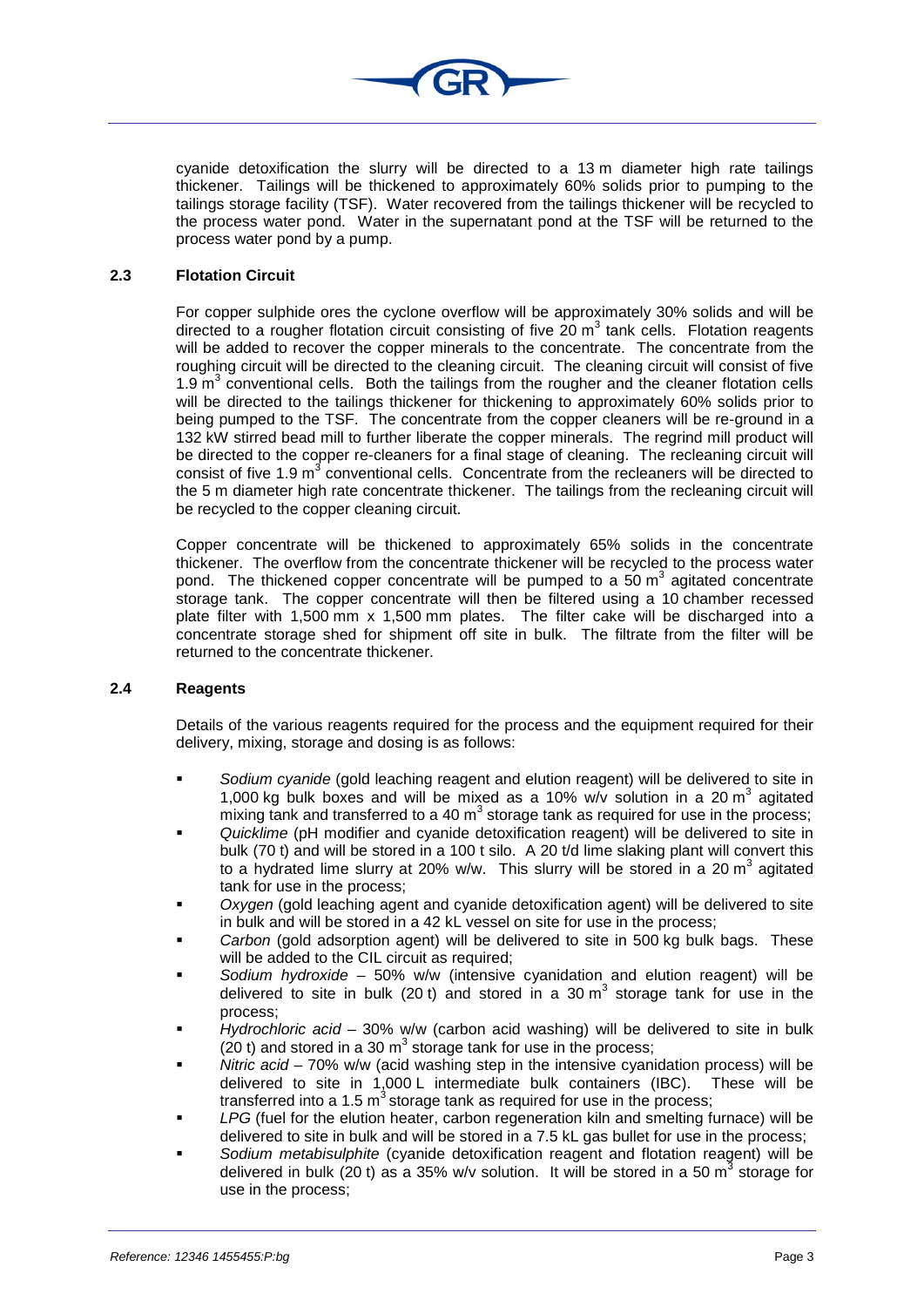- *Potassium amyl xanthate* (flotation reagent) will be delivered to site in 850 kg bulk boxes and will be mixed as a 10% w/v solution in a 10  $m<sup>3</sup>$  agitated mixing tank and transferred to a 20  $m<sup>3</sup>$  storage tank as required for use in the process;
- *Cytec 9810* (flotation reagent dithiophoshate) will be delivered to site in 1,000 L IBC. These will be transferred into a 1.5  $m<sup>3</sup>$  storage tank as required for use in the process;
- *Sodium hydrosulphide* (flotation reagent) will be delivered to site in 1,200 kg bulk bags and will be mixed as a 10% w/v solution in a 12  $\text{m}^3$  agitated mixing tank and transferred to a 24  $m<sup>3</sup>$  storage tank as required for use in the process;
- *Frother* (flotation reagent) will be delivered to site in 1,000 L IBC. These will be transferred into a 1.5  $m^3$  storage tank as required for use in the process;
- *Flocculant* (settling agent for thickening) will be delivered to site in 25 kg bags. It will be mixed as a 0.25% w/v solution for use in the process.

#### **2.5 Services**

High pressure air (HPA) for the site will be supplied by rotary screw compressors. HPA will be stored in air receivers prior to use. Low pressure air (LPA - for flotation) will be supplied by centrifugal blowers.

Raw water will be supplied from bores and pumped to a 2,000  $\text{m}^3$  earthen raw water pond with a HDPE liner. This raw water will be used to generate potable water on site via reverse osmosis (RO) plant. The raw water pond will be used to top up the  $5,000 \text{ m}^3$  earthen process water pond with a HDPE liner. Process water recovered from the tailings thickener, concentrate thickener and the TSF will be recycled to the process water pond for re-use.

# **3. COST ESTIMATES**

## **3.1 Capital Cost Estimates**

The capital cost estimate has been estimated using GRES data base equipment costs and quantities from similar work previously undertaken. The costs should be considered accurate to  $\pm 30\%$ . The estimated cost forecasts the costs required to design, construct and commission the processing plant infrastructure only. No provision is made for non-process infrastructure such as may be required for site offices, the establishment of power supply or water supply infrastructure to the site, workshop and stores facilities, spare parts, first fills or for the construction of a tailings storage facility. The costs are based on fourth quarter 2016 pricing and include a nominal 7.5% contingency provision (on cost) and 8.0% head contract margin (on sell) that would likely apply should the works be undertaken under a lump sum or EPC contract arrangement.

Estimated capital cost for the processing plant totals \$69.4M ±30%. Details of the cost estimate are included as [Table 1](#page-6-0) and [Table 2.](#page-7-0)

The capital costs represent a conventional fixed plant installation. There are several opportunities to reduce this capital cost (albeit at a higher operating cost and in some cases lower recovery). These are detailed below:

- Replace the crushing circuit with a modular crushing plant (approximately 50% of the capital cost of a fixed plant) or utilise contract crushing (approximately \$10/t of ore);
- Utilise second hand equipment or even a second hand plant (approximately 70% of the capital cost of new equipment);
- Eliminate the fine ore bin storage (this will impact on plant utilisation as it will then be driven by the crushing circuit not the rest of the plant and will increase operating costs because it will require additional re-handling);
- Utilise heap leaching instead of a hybrid CIL (lower capital cost but ore this has not been tested to verify suitability of the ore for this option).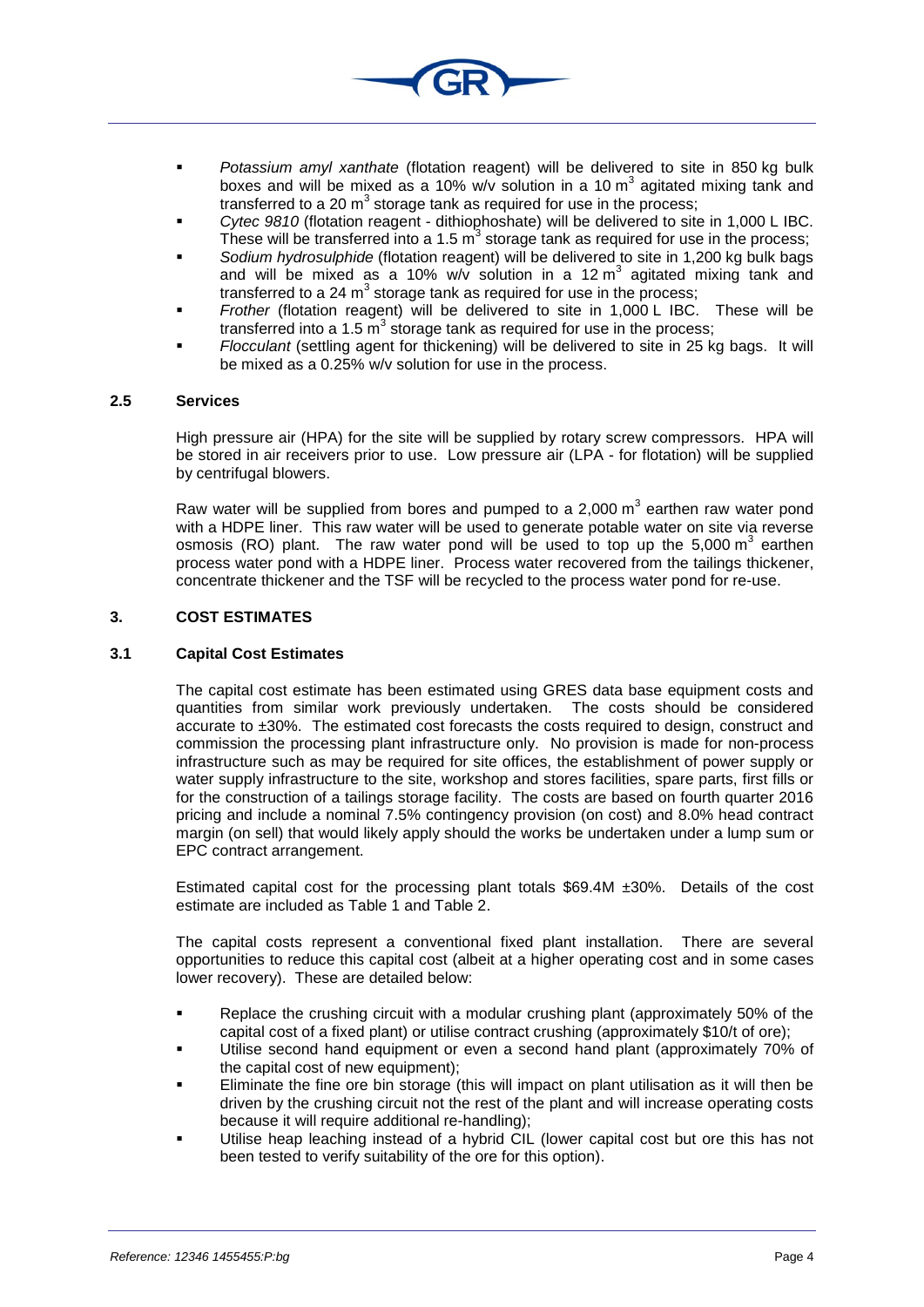

There are a number of further cost reduction initiatives that may be possible but these would require further evaluation to properly quantify the overall impact on the project.

## **3.2 Operating Cost Estimate**

The operating cost estimates have been estimated by factoring recent actual operating costs from similar sized operations within the GRES data base. They are considered to be to be ±30%. The costs are direct processing plant costs only and do not include any allowance for corporate overheads or other indirect costs.

For the processing of low copper oxide ore the cost is very dependent on the level of cyanide soluble copper in the ore and so the operating cost is presented as an equation that permits the cost to be derived from a given cyanide soluble copper content in the ore. This relation was derived from a data set that ranged from 0 to 3,255 ppm and is considered to be valid within this range.

- Operating Cost (\$/t of ore) =  $34.64 + 9.31$  x Cyanide Consumption (kg/t of ore)  $\pm 30\%$ ;
- Cyanide Consumption  $(kq/t ore) = 1.076 + 0.004 \times$  Cyanide Soluble Copper (ppm).

The above costs relate to a throughput rate of 500,000 t/year and include the cost of cyanide and the cost of detoxification reagents necessary to break down the weak acid dissociable (WAD) cyanide in the tailings stream. The calculation assumes that all cyanide in the ore reports to the tailings as WAD cyanide. This is considered a reasonable assumption in the circumstances.

For processing high copper sulphide ore at 250,000 t/year the operating cost is estimated to be \$49.49/t of ore ±30%.

Yours faithfully **GR Engineering Services Limited**

Bill Gosling *Principal Process Engineer*

*enc.*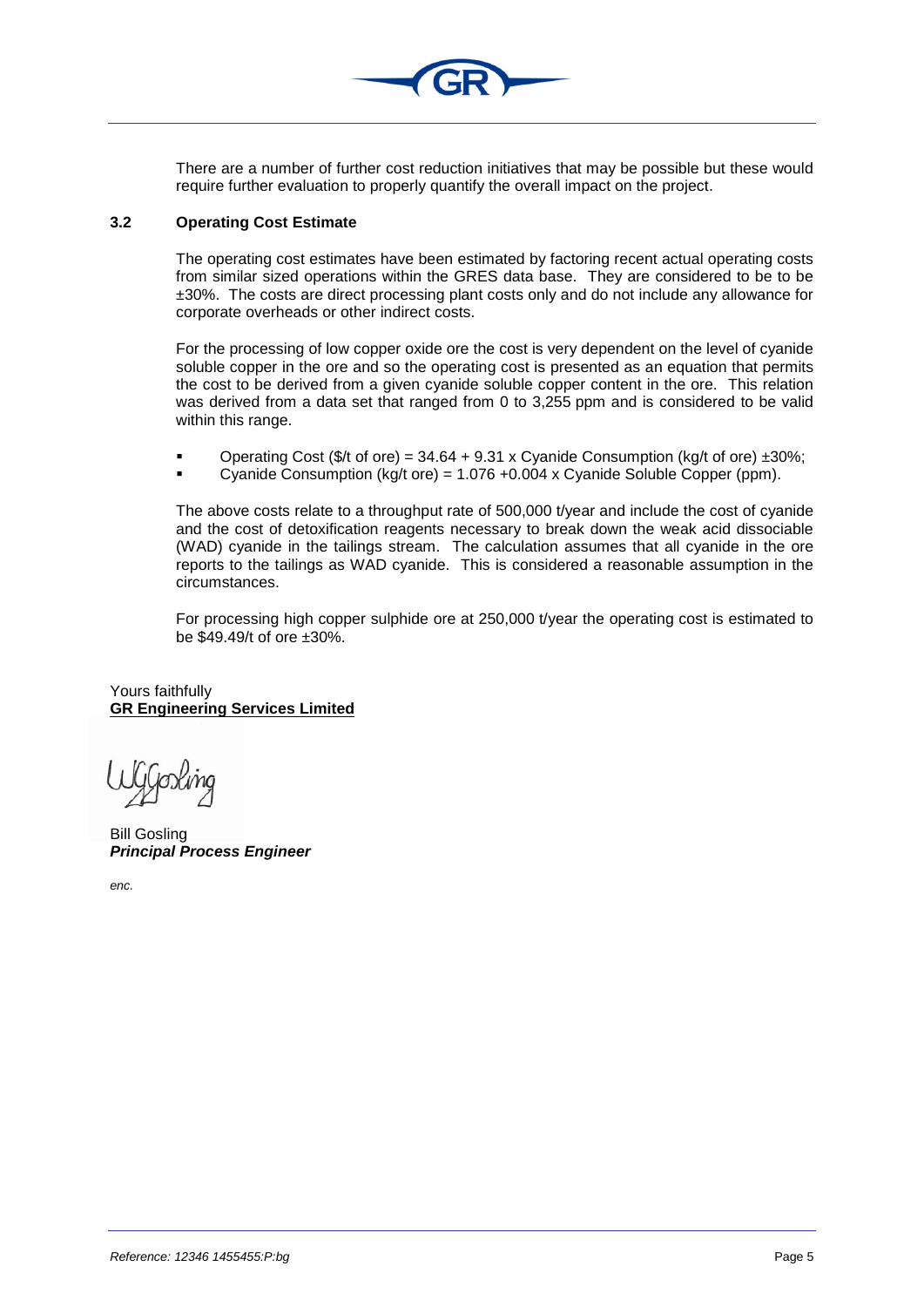

| <b>Description</b>                  | Equipment/             | Labour      |             | <b>Transport Contingency</b> | <b>Total</b> |
|-------------------------------------|------------------------|-------------|-------------|------------------------------|--------------|
|                                     | <b>Materials</b><br>\$ | \$          | \$          | \$                           | \$           |
| 200 Earthworks                      | 60,870                 | 216,702     | 0           | 20,818                       | 298,389      |
| 310 Crushing & Screening            | 5,543,813              | 1,200,898   | 250,376     | 524,632                      | 7,519,719    |
| 320 Fine Ore Storage & Handling     | 1,576,369              | 699,075     | 73,198      | 176,148                      | 2,524,789    |
| 330 Grinding & Classification       | 2,736,197              | 649,304     | 290,886     | 275,729                      | 3,952,116    |
| 336 Flotation                       | 4,057,582              | 895,058     | 140,243     | 381,966                      | 5,474,848    |
| 338 Concentrate Thickening          | 276,425                | 88,705      | 55,345      | 31,536                       | 452,011      |
| 340 Leaching & Adsorption           | 2,153,600              | 905,410     | 124,131     | 238,736                      | 3,421,877    |
| 342 Concentrate Filtering & Washing | 1,657,786              | 607,811     | 92,140      | 176,830                      | 2,534,567    |
| 346 Concentrate Storage             | 1,341,977              | 650,770     | 110,828     | 157,768                      | 2,261,344    |
| 350 Gold Recovery                   | 1,255,523              | 286,479     | 284,546     | 136,991                      | 1,963,540    |
| 360 Reagent Mixing & Distribution   | 2,013,899              | 646,581     | 107,971     | 207,634                      | 2,976,085    |
| 370 Power Reticulation              | 4,638,220              | 2,341,090   | 46,361      | 526,925                      | 7,552,596    |
| 390 Water Storage & Reticulation    | 1,278,419              | 368,422     | 30,984      | 125,837                      | 1,803,662    |
| 400 Tails Thickening & Disposal     | 950,281                | 313,994     | 130,033     | 104,573                      | 1,498,881    |
| 402 Tailings Return Water           | 12,500                 | 3,324       | 2,273       | 1,357                        | 19,453       |
| 420 Air Services                    | 312,738                | 64,367      | 4,653       | 28,632                       | 410,390      |
| 430 Administration Buildings        | 0                      | 0           | 0           | 0                            | 0            |
| 440 Workshop Stores                 | 0                      | 0           | 0           | 0                            | 0            |
| 460 Laboratory                      | 0                      | 0           | 0           | 0                            | 0            |
| 499 Plant Piping                    | 2,340,437              | 2,336,552   | 230,033     | 368,027                      | 5,275,049    |
| 500 Project Management              | 14,130                 | 2,154,810   | 0           | 162,671                      | 2,331,611    |
| 501 Engineering and Drafting        | 0                      | 4,755,321   | $\mathsf 0$ | 356,649                      | 5,111,970    |
| 502 Site Construction Costs         | 0                      | 3,052,510   | 0           | 228,938                      | 3,281,448    |
| 503 Site Construction Equipment     | 2,636,597              | 759,106     | $\mathsf 0$ | 254,678                      | 3,650,382    |
| 504 Site Construction Facilities    | 2,324,998              | 182,008     | 0           | 188,025                      | 2,695,031    |
| 505 Commissioning                   | 99,201                 | 1,048,979   | 0           | 86,113                       | 1,234,293    |
| 840 Mob / Demob / Indirects         | 1,034,783              | 0           | 0           | 77,609                       | 1,112,391    |
| <b>TOTAL</b>                        | 38,316,344             | 24, 27, 274 | 1,974,002   | 4,838,822                    | 69,356,442   |

<span id="page-6-0"></span>**Table 1** *Capital Cost Estimate Area Summary*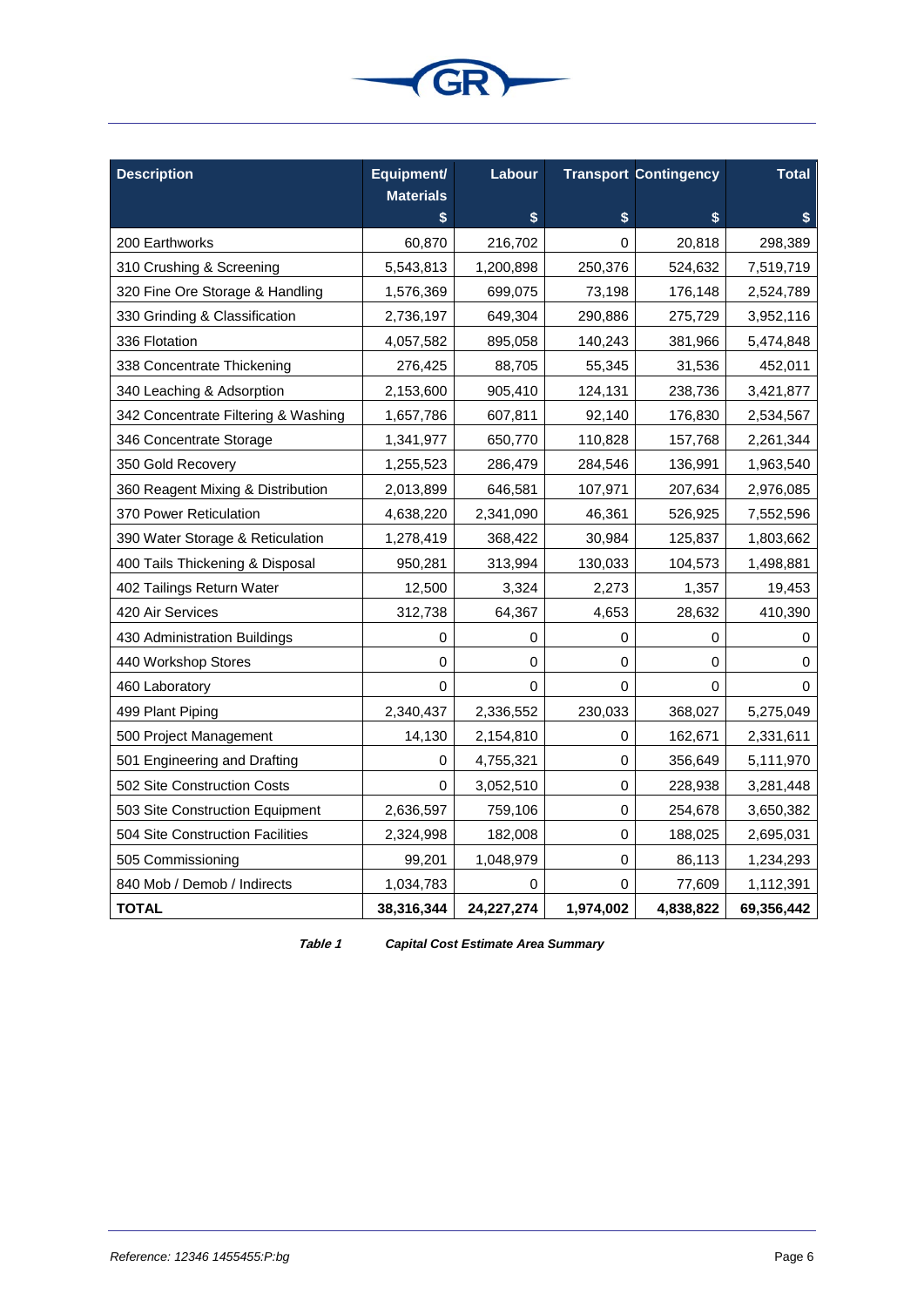

| <b>Description</b>                | Equipment/             | Labour      |           | <b>Transport Contingency</b> | <b>Total</b> |
|-----------------------------------|------------------------|-------------|-----------|------------------------------|--------------|
|                                   | <b>Materials</b><br>\$ | \$          | \$        | \$                           | \$           |
| Earthworks                        | 60,870                 | 216,702     | 0         | 20,818                       | 298,389      |
| Civil works                       | 4,907,155              | 3,038,322   | 18,394    | 597,290                      | 8,561,161    |
| Mechanical equipment              | 10,770,800             | 1,248,670   | 940,345   | 971,986                      | 13,931,802   |
| <b>Platework</b>                  | 4,359,149              | 1,344,960   | 338,600   | 453,203                      | 6,495,912    |
| Structural steel                  | 5,887,164              | 1,827,366   | 417,006   | 609,865                      | 8,741,400    |
| Electrical installations          | 4,501,605              | 2,261,880   | 32,412    | 509,692                      | 7,305,588    |
| <b>Buildings</b>                  | 0                      | 0           | 0         | $\Omega$                     | $\Omega$     |
| Piping                            | 2,261,873              | 2,304,988   | 227,245   | 359,558                      | 5,153,664    |
| Construction equipment            | 2,636,597              | 759,106     | 0         | 254,678                      | 3,650,382    |
| Temporary construction facilities | 2,817,802              | 213,661     | 0         | 227,360                      | 3,258,823    |
| Construction management           | 0                      | 3,052,510   | 0         | 228,938                      | 3,281,448    |
| Project management                | 14,130                 | 2,154,810   | 0         | 162,671                      | 2,331,611    |
| Engineering design                | 0                      | 4,755,321   | 0         | 356,649                      | 5,111,970    |
| Vendor commissioning              | 25,272                 | 490,304     | 0         | 38,668                       | 554,244      |
| Commissioning                     | 73,929                 | 558,675     | 0         | 47,445                       | 680,050      |
| <b>TOTAL</b>                      | 38,316,344             | 24, 27, 274 | 1,974,002 | 4,838,822                    | 69,356,442   |

<span id="page-7-0"></span>

**Table 2** *Capital Cost Estimate Discipline Summary*